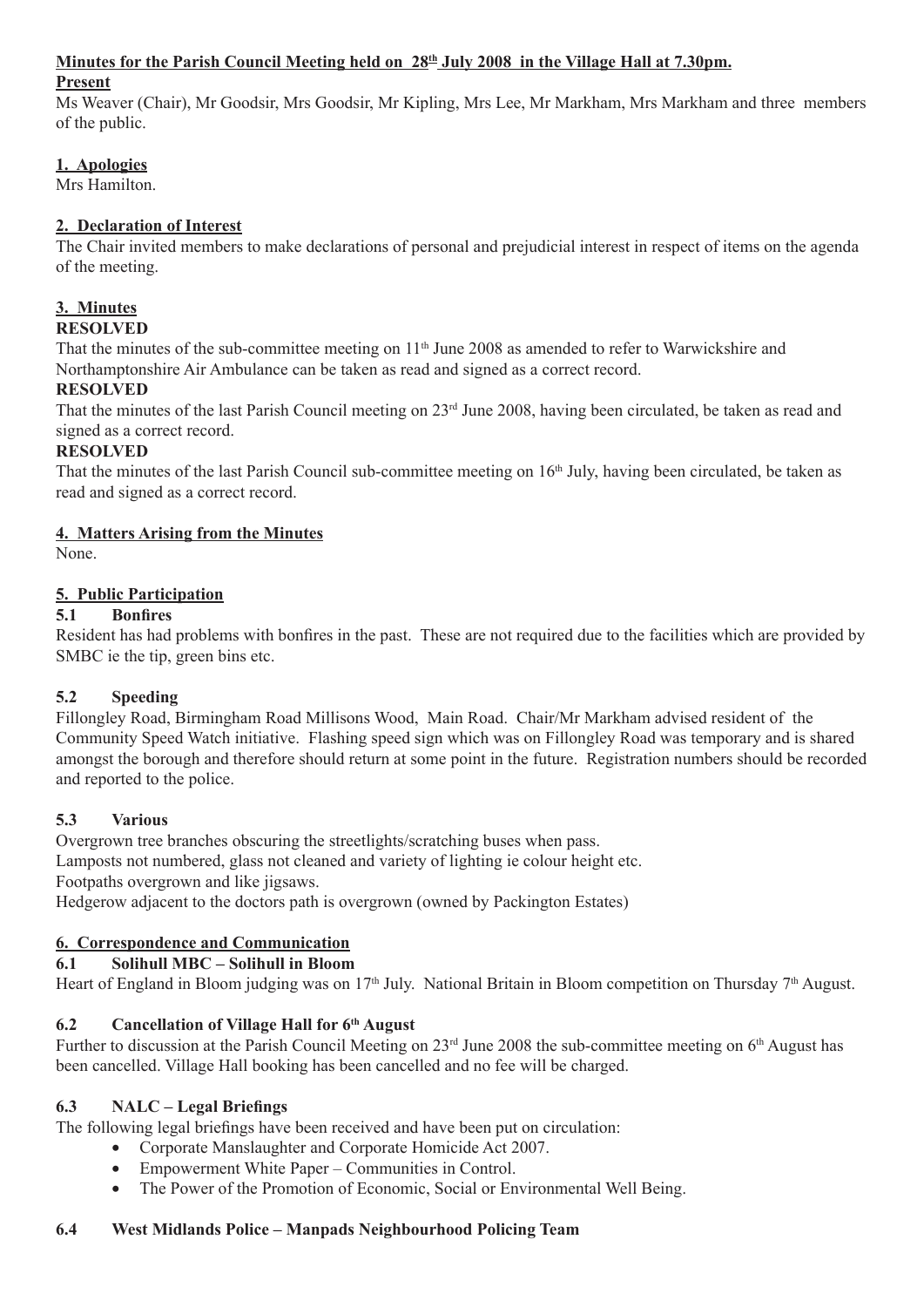A small team working at BIA set up to deal with counter terrorism, particularly the potential threat to aircraft being attacked from the ground by missiles. This is minimal risk and the security threat assessment has not been raised and there is no cause for alarm. As part of a government led initiative they are trying to engage the community to assist us by being extra "eyes and ears". They would like to attend a Parish Council Meeting to give a short presentation.

### **AGREED**

To invite them to sub-committee meeting and to include in the Meriden Mag newsletter.

## **ADDITIONAL**

## **6.5 Meriden Tree of Thought in aid of Macmillan Cancer**

Alan Lole will be arranging this again this Christmas. Tree in place week commencing  $17<sup>th</sup>$  November and taken down 6th January. No objections.

## **6.6 West Midlands Police – Inflatable football pitch.**

Email from Nigel Sarling - They have have hit a few problems in respect of suitable locations. The local authority have some fairly stringent conditions for laying it out. Unlikely to continue.

## **7. Receive Reports**

- **Committee Member for Village Hall Management Committee Mrs Goodsir** Next meeting tomorrow night.  $60<sup>th</sup>$  Anniversary Celebrations on  $20<sup>th</sup>$  September. Will obtain further information and report back.
- **School Governors for Parish Council** Mrs Goodsir no report
- **Committee Member for War Memorial Mr Markham**  no report
- **Pool Mr Goodsir, Ms Weaver, Mrs Hall**  see 8.6
- Allotment Representative Mrs Hall, Mr Goodsir see 8.7
- **Footpaths / Forum Mrs Hamilton**  New gates have replaced stiles giving easier access. Hedges/vegetation cut back in spring. Gate into Church Lane from the footpath across the field behind the Village Hall is falling forwards.
- **Meriden Sands Working Group Mr Kipling, Mr Markham** Suggested the Parish Council write a letter to SMBC to ask if they would share information with the Parish Council re future plans and what they are going to do to back fill.
- **Conservation Committee Ms Weaver** documentation on circulation
- Local Strategic Partnership Ms Weaver, Mrs Hall no report
- **Police Rural Assembly Mr Markham** minutes on circulation
- **Solihull Area Committee Ms Weaver, Mr Kipling**–minutes will be circulated
- **Tree Wardens** Mrs Markham no report
- **Village Appraisal Mrs Lee, Ms Weaver, Mrs Goodsir** see 8.1
- **Police Priority Setting Meeting Mrs Markham, Mrs Hall**  See 6.4. Three priorities were antisocial behaviour, parking on the roadside and verges, speeding.
- **E-Consultation Hub demo by the Planning Portal Mrs Hall** No longer receiving plans from SMBC re planning applications. Meeting to promote use of a new Econsultation hub (website) to access in respect of all planning applications. Will be accessible by anybody and you will be able to view all comments. SMBC will be sending out questionnaire to assess each Parish Councils requirements to use the E-consultation hub.

## **8. Village Matters**

### **8.1 Village Appraisal Update**

Last meeting was Thursday  $17<sup>th</sup>$  July at Heart of England Social Club. The next stage is for theme groups to conduct research which will complement the information received from the household questionnaire. The following theme groups are in early formation. Each is headed by a convenor, anyone is welcome to contribute in any theme group which they are interested:

- 1 Older people/young people/children (Liz Willis)
- 2 Community and the environment (Sharon Tuersley)
- 3 Health, social care and education (Tessa Roxburgh)
- 4 Planning, housing, employment and village facilities and assets (Iain Roxburgh)
- 5 Transport, traffic, parking, footpaths etc (To be arranged)

The target is to produce a short report on the theme to form the basis of the relevant section in the Appraisal Report.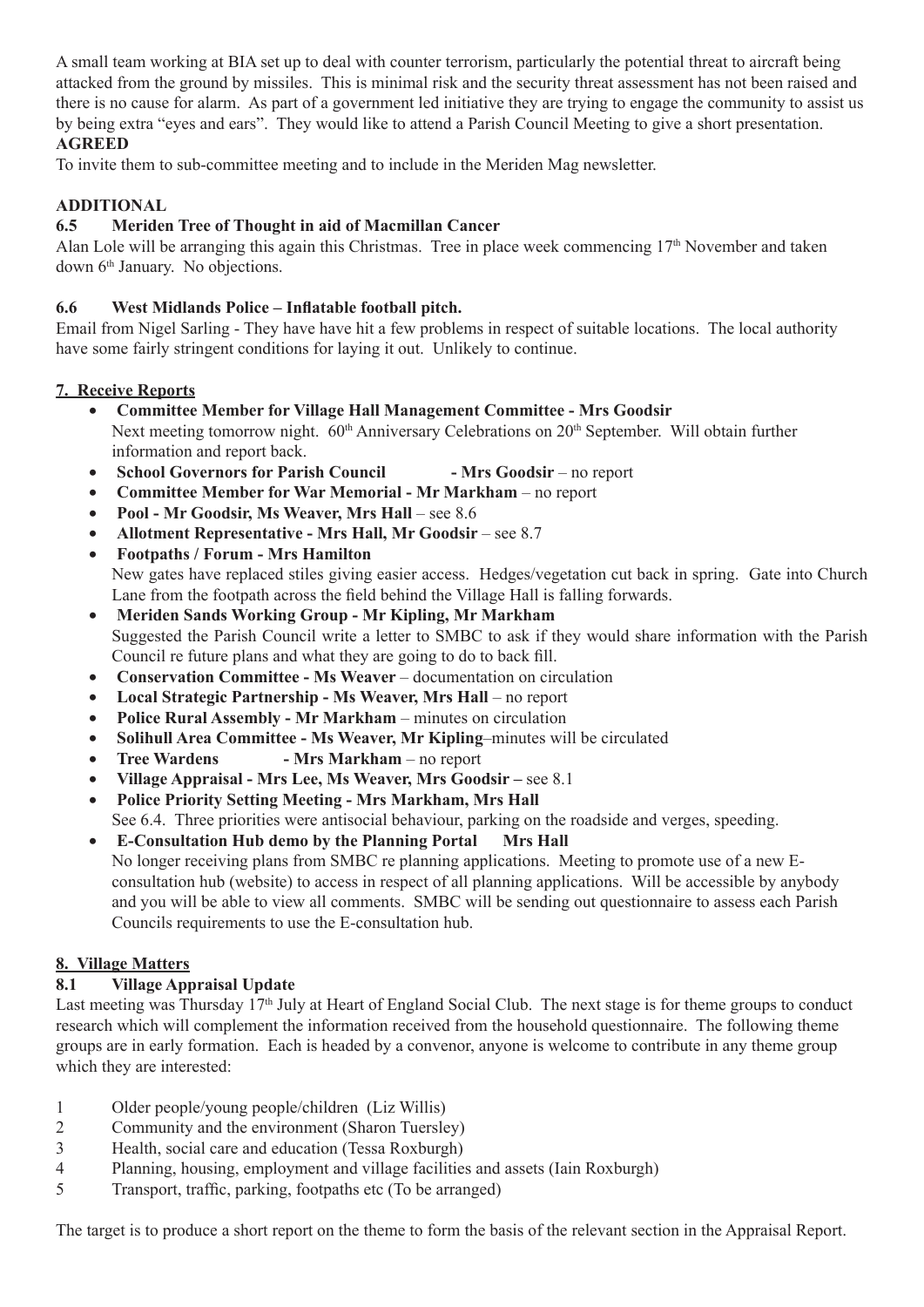The target date for production of the Appraisal Report is October 2008.

Another bid will be applied for to cover the Parish Plan.

Next meeting 14<sup>th</sup> August 2008 at 7.30pm in the Heart of England Social Club.

## **8.2 Maxstoke Lane Development**

Reply received to our letter requesting Solihull MBC's Land Agent's DTZ also act on behalf of the Parish Council received. Mark Rogers, now the acting Chief Executive of Solihull MBC has met with Mark Scoot, Director of DTZ's Birmingham Office and agreed that the Parish Council will be copied into all advice given. Also enclosed with the letter was a detailed breakdown of costs spent so far. Chair and Clerk reviewed the costs and there are a few items which need clarification with SMBC.

## **8.3 Changing Room Repairs**

The repairs have now been completed. On stripping the flat roof, it was discovered that additional work was required. The facia boards are very bad and have therefore been covered with new wood. Whilst Mr Ledbrook was at the playing fields on Tuesday, kids climbed straight onto the roof. Heart of England Alliance will be putting anti climbing paint on the top ledge of the roof. Appropriate signage will also be put up.

## **8.4 Safety Improvements at the Playing Fields**

The safety surfacing has been laid and the Clerk has instructed Chris Dean to replace the swings which will be completed early this week. Solihull MBC are not willing to renegotiate their previous offer to pay for the improvement works but for the cost to be deduced prior to the net proceeds of sale being split between SMBC and Meriden PC. The invoice has been sent to Mike Swallow for payment.

## **8.5 Heart of England Football Alliance**

This started on 26<sup>th</sup> July Those who attended thoroughly enjoyed the morning. More advertising required for the 11-14 age group in particular. To be put in Meriden Mag again.

### **8.6 Pond**

Kath Hemmings, Neighbourhood Manager of Solihull MBC has been in contact with BWB Consulting and has advised us as follows. BWB will get three contractors (if possible) to provide quotes for investigative works ie the cost of diagnosing the problem. There will be a relatively small fee for BWB to manage this. Once they get the results BWB can give a more detailed breakdown as to what the final contractor needs to do to remedy the problem. This can be used to obtain final quotes for the works element required.

# **8.7 Allotments – plot 1 as car park request for sheds and burning of non compostable weeds/wood.**

Solihull MBC Planning Officer has confirmed that there is no requirement to gain planning permission for the temporary parking of cars on an allotment in Leys Lane.

## **RESOLVED**

That Brian Ball is asked to cut back allotment 1 as per his original quote (minute ref 080514-11.6) in the sum of £45 and that allotment holders are written to, advising that, once it is cut back they can use it as parking but to use their discretion as to the ground condition. If they ground is getting churned up the Parish Council will review the decision.

Letter received from tenant of plot 16 asking to erect a garden shed no bigger than 6x4 at the bottom of the plot. Also, whether he is allowed to burn garden non-compostable weeds/wood.

There is nothing in tenancy agreement regarding fires. However, a fire could be perceived as a nuisance to other allotment holders and possibly neighbours to the site.

### **RESOLVED**

For the erection of the shed.

### **RESOLVED**

Vote took place in respect of fires. 3 in support of fires and 4 in favour of not having fires. Clerk to write to all allotment holders and advise them of this decision.

### **8.8 Solihull MBC – Application for a modification order to add a public footpath Birmingham Road to Maxstoke Lane, Meriden**

Mr Goodsir awaiting photographs of the map in the Queens Head. Chair to meet with Vice Chair to obtain further details from witnesses.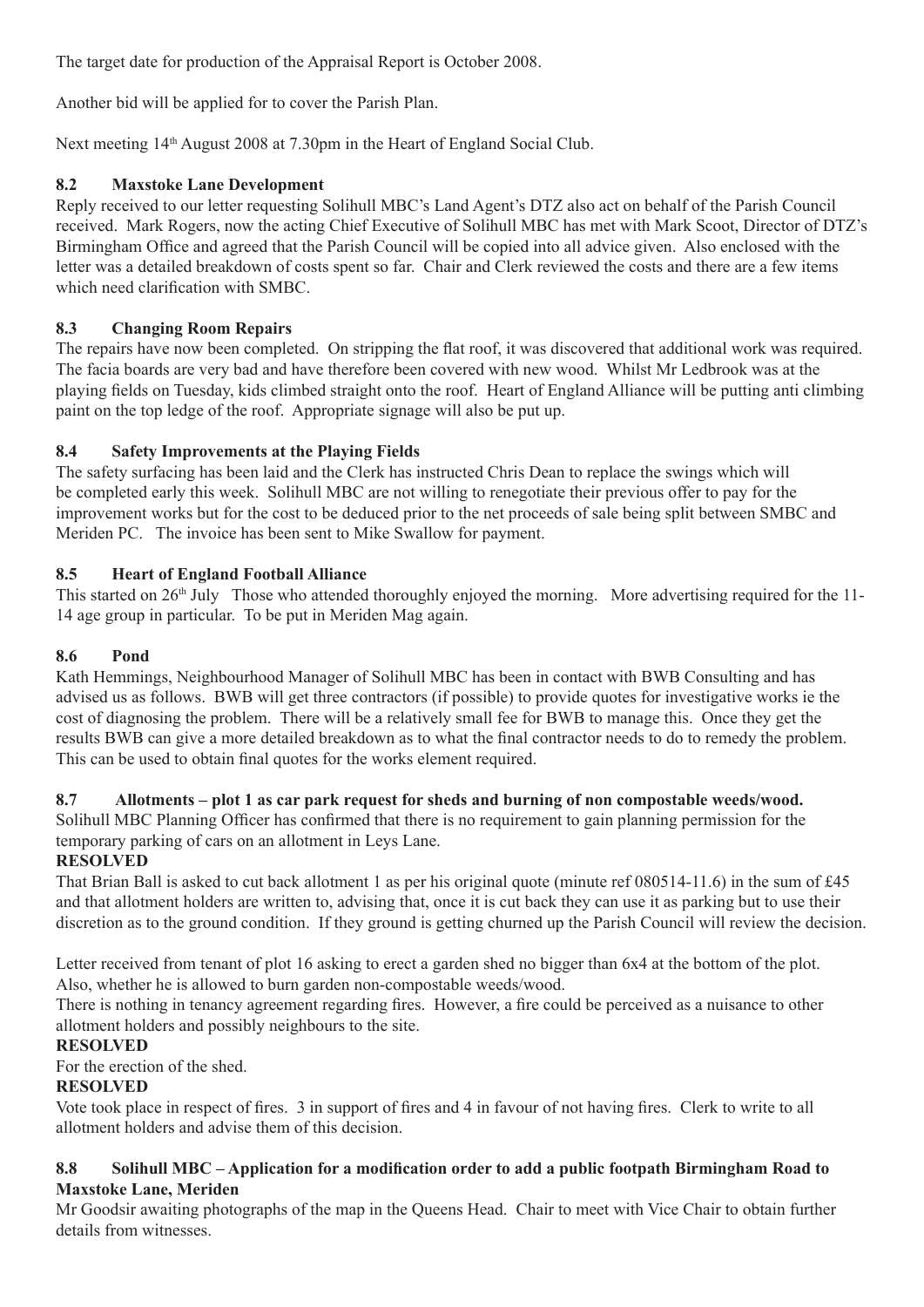## **8.9 Community Speed Watch**

Chair discussed with PC Sharon Williams at the last police surgery.

- Launched in Tidbury Green on 5<sup>th</sup> June and operated once a week since then.
- 150 letters have been sent out and only one query received.
- They are operating 4 sites and will be revisiting to see if there is any change.
- Training takes a couple of hours which includes how to use the equipment, conflict resolution and health and safety.
- Up to 4 operators and the equipment are insured by the police.
- Sharon Williams will be attending the next SAC meeting on 2<sup>nd</sup> October.
- Volunteers covered by police insurance.

## **8.10 Automatic Number Plate Recognition**

No further information at present.

## **8.11 West Midlands Police – Parking Offences**

Mr Markham obtaining further information for further consideration at the next Parish Council meeting.

## **8.12 Reducing your Carbon Neutral Footprint.**

### **AGREED**

For article to be put in the Meriden Mag.

## **8.13 Meriden Mag – Deadline 4th August**

Newsletter currently includes: Community Surgery Dates, new neighbourhood co-ordinator details, pond update, Football Academy, crime prevention message from West Midlands Police – re shutting doors and windows when not in, request for community groups to contact Liz Willis who is compiling a register of community groups. Anything else? – Footpath modification order, Village Appraisal – Mrs Lee to negotiate separate page. Reducing your carbon neutral footprint.

### **8.14 Public Conveniences**

Chris Dean of Advanced Maintenance Services has been asked to clean up the door ways to the public conveniences.

### **8.15 Meeting Dates 2009**

Dates need to be approved for bookings of Village Hall for 2009 **AGREED**

For further discussion at next Parish Council meeting.

### **9. Planning Matters**

**9.1 2008/1151 – Swallowfield, Hampton Lane, Meriden** – Change of use of 3 residential bedrooms to bed and breakfast operation.

## **RATIFIED**

There have been several applications over the last 4 years. The Parish Council have objected on some principal on all applications. However, their views have not been taken into consideration. The Parish Council are extremely upset. The applicant's intention has been to achieve bed and breakfast accommodation by stealth and have not been honest in their applications

## **9.2 2008/1069 – Land opposite Ivy House Farm, Harvest Hill Lane, Holly Berry End, Meriden** – Prior

notification application for agricultural implement barn.

Solihull MBC Agricultural Prior Notification Refusal, for the following reason:

The size and siting of the proposed building would have an undue detrimental impact upon the visual amenity of the Green Belt. The Proposal would therefore contravene Policy C2 of the Solihull UDP 2006.

### **9.3 P/A2008/927 – 129 Fillongley Road, Meriden** – Two storey side extension.

Solihull MBC grants full plans approval.

**9.4 P/A 2008/1348 – 7 Hampton Grange, Meriden** – Demolition of existing detached garage and erection of a two storey side extension to form new garage with bedroom over.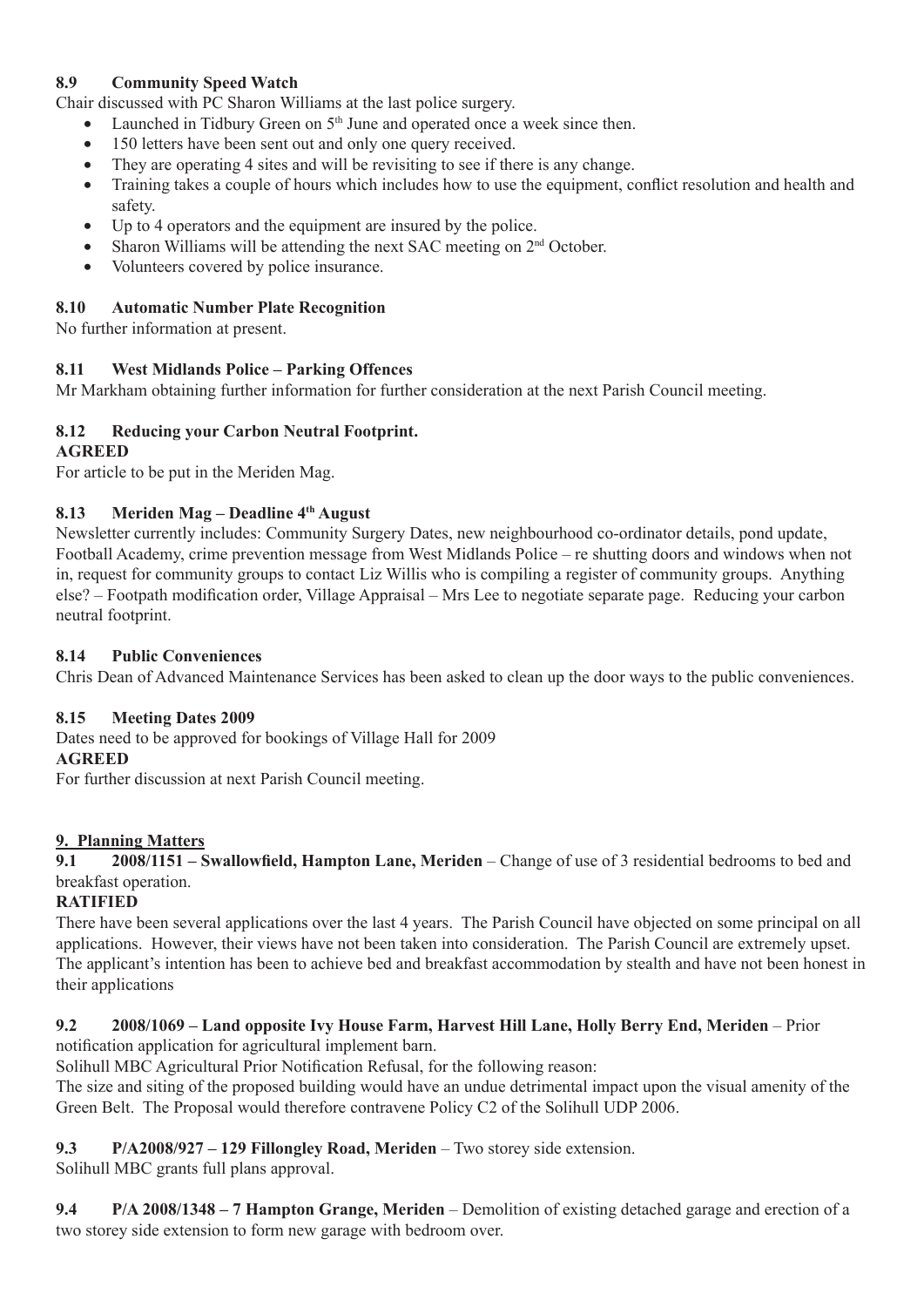## **RESOLVED**

Over intensification and percentage increase.

## **ADDITIONAL**

**9.5 P/A2008/1134 – Meriden Hotel, 155 Main Road, Meriden** – 1 projecting sign and 1 wall mounted sign. **RESOLVED**

Object to the projecting sign and the illuminated bollards. Agree to the wall mounted sign if the original sign is removed.

# **9.6 P/A20081133 – Meriden Hotel, 155 Main Road, Meriden** – retention of timber decking

### **RESOLVED**

Leave to conservation committee.

**9.7 2008/189 – Pertemps Investments Ltd, Meriden Hall** - Wood Gazebo Smoking Shelter - SMBC decision at Planning Sub-Committee 2<sup>nd</sup> July - Refused on the grounds that residential amenity would be adversely affected as a result of smoke from the shelter

**9.8 2008/689 – Pertemps Group Ltd Meriden Hall** – construction of a building to accommodate a communication and response centre – SMBC decision at Planning Sub-Committee on  $2<sup>nd</sup>$  July - Refused.

### **9.9 Land adjacent to Meriden Garage**

Heard at Solihull MBC Planning sub committee on 23rd July. Recommendation in report was; that the Chief Executive be authorised to issue an enforcement notice against all breaches of planning control on the land. Decision awaited.

### **10. Accounts**

### **10.01 Clerk – Six Month Probationary Period**

Standing Order 38 must be read in conjunction with this requirement. (If at a meeting there arises any question relating to the appointment, conduct, promotion, dismissal, salary or conditions of service, of any person employed by the Council, it shall not be considered until the Council or committee (as the case may be) has decided whether or not the press and public shall be excluded. (See Standing Order No. 68.)).

Chair and Mrs Goodsir held Clerk's six month review meeting on 25<sup>th</sup> June. Post confirmed. Personal development plan agreed for next 12 months. Chair has drafted a letter to the Clerk. For signature this evening. **RESOLVED**

## Letter to be signed and given to Clerk.

### **10.02 Water Services Bill – Public Conveniences (item 10.11)**

Bill received in the sum of £579.33 for period 28<sup>th</sup> November 2007 to 17<sup>th</sup> June 2008. This is not an estimated bill. In December the water was turned off by Christopher Dean which has been confirmed by the Clerk in a conversation with Mr Dean. A possible explanation is that as the previous bill was only an estimate the water usage could have been consumed prior to the water being turned off in December.

### **AGREED**

That the invoice is paid in full but in instalments.

### **10.03 Uncashed Cheque**

Clerks risk assessment training was cancelled therefore cheque for £95 made payable to City College Coventry was returned to us. Cheque destroyed. Will be entered in the cashbook as a receipt to balance books.

### **10.04 Financial report for first quarter of financial year.**

### **10.05 Solihull MBC – Match Funding**

Request to Solihull MBC for £250, as agreed for match funding in Britain in Bloom.

## **10.06 Audit**

Accounts for 2007/2008 along with requested documentation were submitted to Auditor prior to 21<sup>st</sup> July.

## **10.07 HM Revenue & Customs**

Request has gone for payment of £100 for sending return for 2007/2008 online.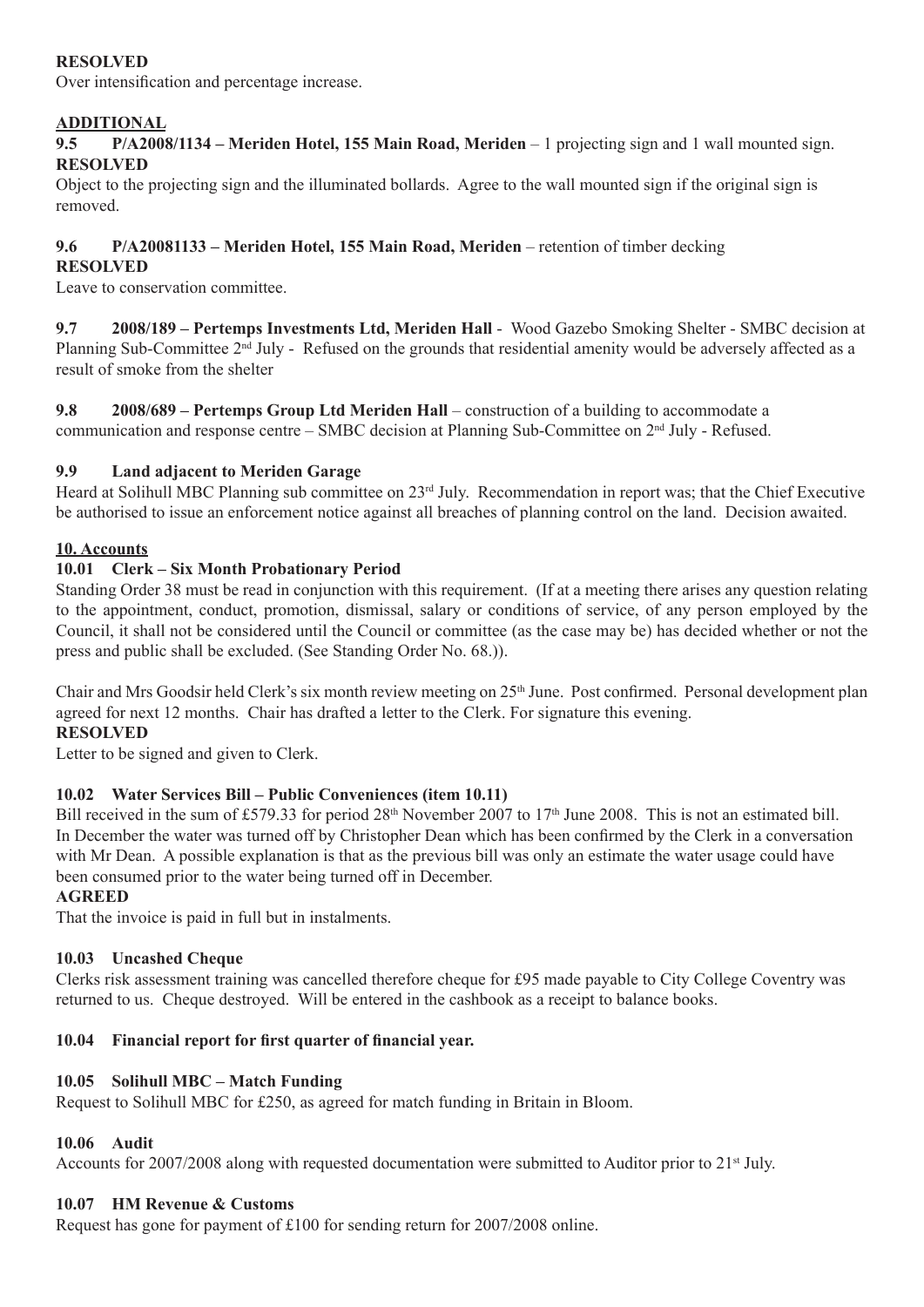## **10.8 Clerks holiday**

Clerk has booked holiday on the following dates: Friday  $1<sup>st</sup>$  August – Sunday  $10<sup>th</sup>$  August Saturday 23rd August – Sunday 31st August

#### **Accounts for Payment**

| 1)                | J Hall – Salary (Expenses M&S and John Lewis Vouchers £100,                                                                                                                 |           |
|-------------------|-----------------------------------------------------------------------------------------------------------------------------------------------------------------------------|-----------|
|                   | Post office £2.32, Ink £43.77 (total £146.09)                                                                                                                               | £799.55   |
| 2)                | HM Revenue & Customs $-$ NI & Income Tax                                                                                                                                    | £100.37   |
| 3)                | West Midlands Pension Fund – Superannuation                                                                                                                                 | £170.77   |
| 4)                | Mr B Ball – Grass cutting, green and playing field, litter pick Fill'y Rd                                                                                                   | £998.50   |
| 5)                | AMS – C Dean – Clear litter, inspection of playing field                                                                                                                    | £ 276.00  |
| 6)                | <b>SMG Services - Bus Shelters</b>                                                                                                                                          | £108.00   |
| 7)                | Severn Trent Water - Allotments                                                                                                                                             | £159.04   |
| 8)                | Wright Hassall Solicitors – Fees $19th$ May to date (£710 plus VAT)                                                                                                         | £834.25   |
| 9)                | Village Hall Management Committee - Hire of Village Hall from                                                                                                               |           |
|                   | $16th$ April – $23rd$ June.                                                                                                                                                 | £170.00   |
| 10)               | Severn Trent Water – Playing Fields $(28/11/07$ to $30/6/08)$                                                                                                               | £ 57.32   |
| 11)               | Severn Trent Water – Public Conveniences (28/11/07 to 17/6/08)                                                                                                              | £154.07   |
| 12)               | Viking Direct - Screen/Easel/Flipchart pads/whiteboard pens/Pointer                                                                                                         |           |
|                   | Office Paper (Village Appraisal Grant Funded)                                                                                                                               | £328.60   |
| 13)               | Norwood Press - Village Appraisal Newsletter                                                                                                                                | £ $90.00$ |
| 14)               | J Hall (reimbursement of purchase of Laptop and anti virus software                                                                                                         |           |
|                   | for presentations/Village Appraisal, Village Appraisal Grant funded)                                                                                                        | £408.99   |
| 15)               | Wicksteed Leisure, Supply and install safety surfacing at playing fields,<br>Supply of cradle seat and flat seat. (£1935.00 plus VAT)<br>(Invoice sent to SMBC for payment) | £2343.61  |
| <b>Additional</b> |                                                                                                                                                                             |           |
| 14)               | Viking Direct – Sanyo Projector (ordered with other items 10.12)                                                                                                            |           |
|                   | But shipped separately. Invoice received later.                                                                                                                             | £473.47   |
| 15)               | R Weaver - Chairs quarterly allowance                                                                                                                                       | £240.00   |
|                   |                                                                                                                                                                             |           |

### **RESOLVED**

That the above accounts are approved for payment

### **11. Date of Next Meeting**

The date of the next meeting is the Parish Council Meeting on 18<sup>th</sup> August 2008 starting at 7.30pm in the Village Hall.

There being no further business, the Chair thanked everyone for attending and declared the meeting closed at 9.40pm.

Chair :

**Date : \_\_\_\_\_\_\_\_\_\_\_\_\_\_\_\_\_\_\_\_\_\_\_\_\_\_\_\_\_\_\_\_\_\_**

### **DOCUMENTS ON CIRCULATION.**

- a) Solihull MBC Your Solihull, Summer 2008 on circulation.
- b) NALC Local Council Review July 2008 on circulation.